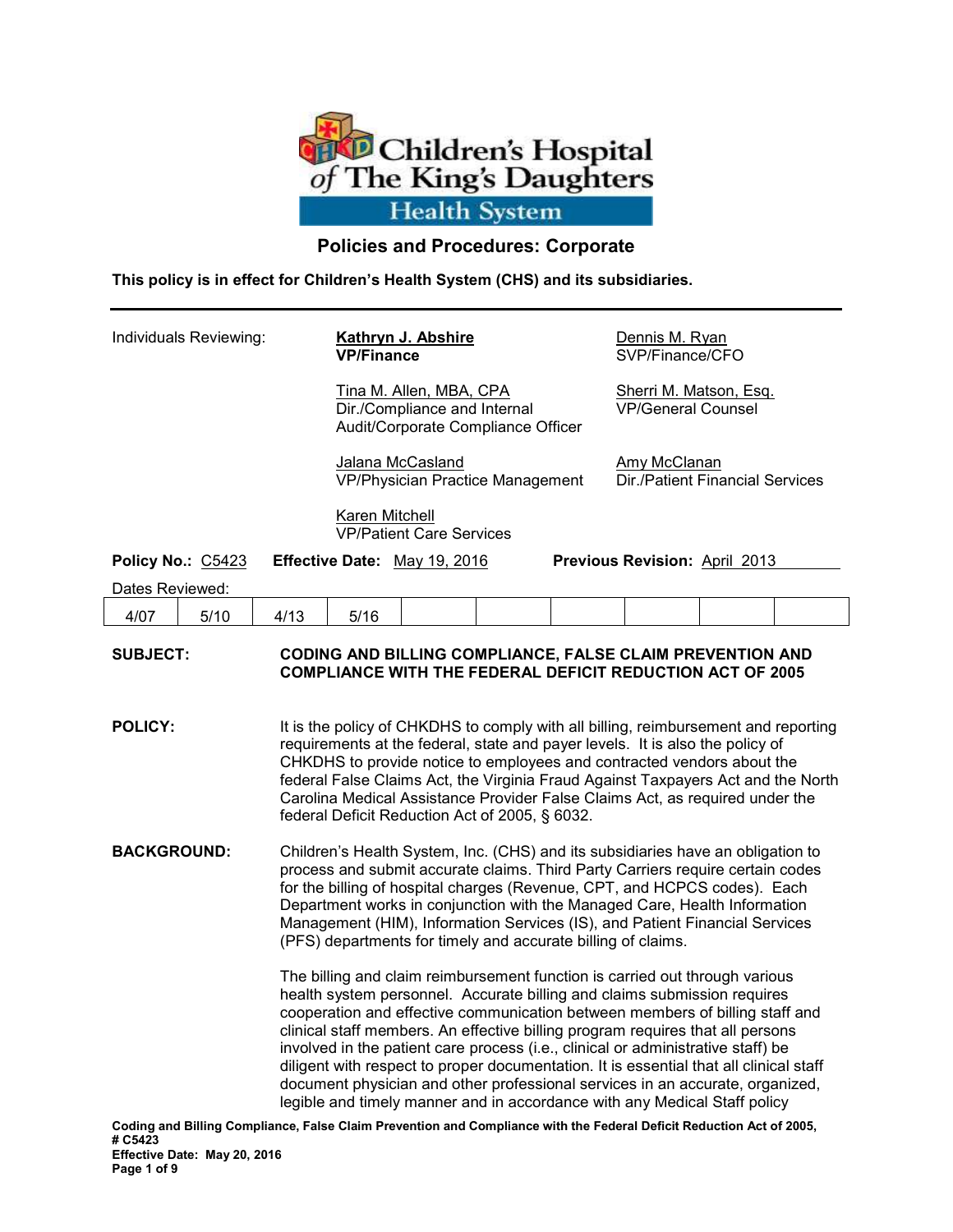related to documentation and maintenance of patient records to ensure that services are properly billed. All personnel are expected to perform clinical billing and reimbursement functions in accordance with all applicable rules, including but not limited to, Medicare and Medicaid reimbursement statutes and regulations.

It is the policy of CHS to promote full compliance with all relevant billing and claim reimbursement requirements by requiring all personnel involved in billing and claims submission to maintain high ethical standards and a strong knowledge of all laws and regulations related to the billing function. All persons who are involved in any aspect of CHS' billing and claims reimbursement activities will be held to a high standard with respect to knowing and adhering to the requirements and standards for participation in the health care industry, including but not limited to, all rules and regulations pertaining to claims submission and reimbursement under the Medicare and Medicaid programs. In addition, all such persons will be properly credentialed by the appropriate professional organization.

The Health System submits claims only when there is appropriate clinical documentation to support fully the claim and when the documentation fulfills the applicable maintenance requirements for such documentation in accordance with the Record Retention policy of the Hospital. The documentation should include patient records and must (1) identify the length of time spent conducting the service, (2) identify the individual providing the service, (3) where appropriate, identify the person(s) supervising the provider of the service and (4) fully support services rendered as well as codes and diagnoses to be utilized for each claim.

Failure to document patient care properly may result in the improper submission of claims by the health system such as when:

- the admitting or registration personnel failed to give a Medicare beneficiary the notices and information required by the program;
- clinical staff failed to document the time spent, services provided and materials used in the patient's care;
- an ancillary department misidentified a service:
- data entry personnel applied a charge to the wrong patient account; or
- a medical record department incorrectly applied the code.

The False Claims Act prohibits a person from submitting claims or making a false record or statement in order to secure payment of a false or fraudulent claim by the federal government. Faulty billing practices can have very serious consequences for the health system and its employees, up to and including prosecution under the Federal False Claims Act and other state and federal laws.

Some common types of false claims that may result from poor documentation or coding practices are (1) billing for items or services not actually rendered, (2) providing medically unnecessary services, (3) upcoding, and (4) unbundling. Additional examples of false claims are described on Exhibit A attached hereto.

The Federal Deficit Reduction Act of 2005, § 6032 requires CHKDHS to provide detailed information to its employees and contracted vendors involved in CHKDHS billing and reimbursement functions about the Federal False Claims Act, the Virginia Fraud Against Taxpayers Act and the North Carolina Medical Assistance Provider False Claims Act. This policy documents the content of and procedures for providing such information to employees and contracted vendors as part of CHKDHS' efforts to prevent false claims.

**Coding and Billing Compliance, False Claim Prevention and Compliance with the Federal Deficit Reduction Act of 2005, #C5423 Effective Date: May 20, 2016 Page 2 of 9**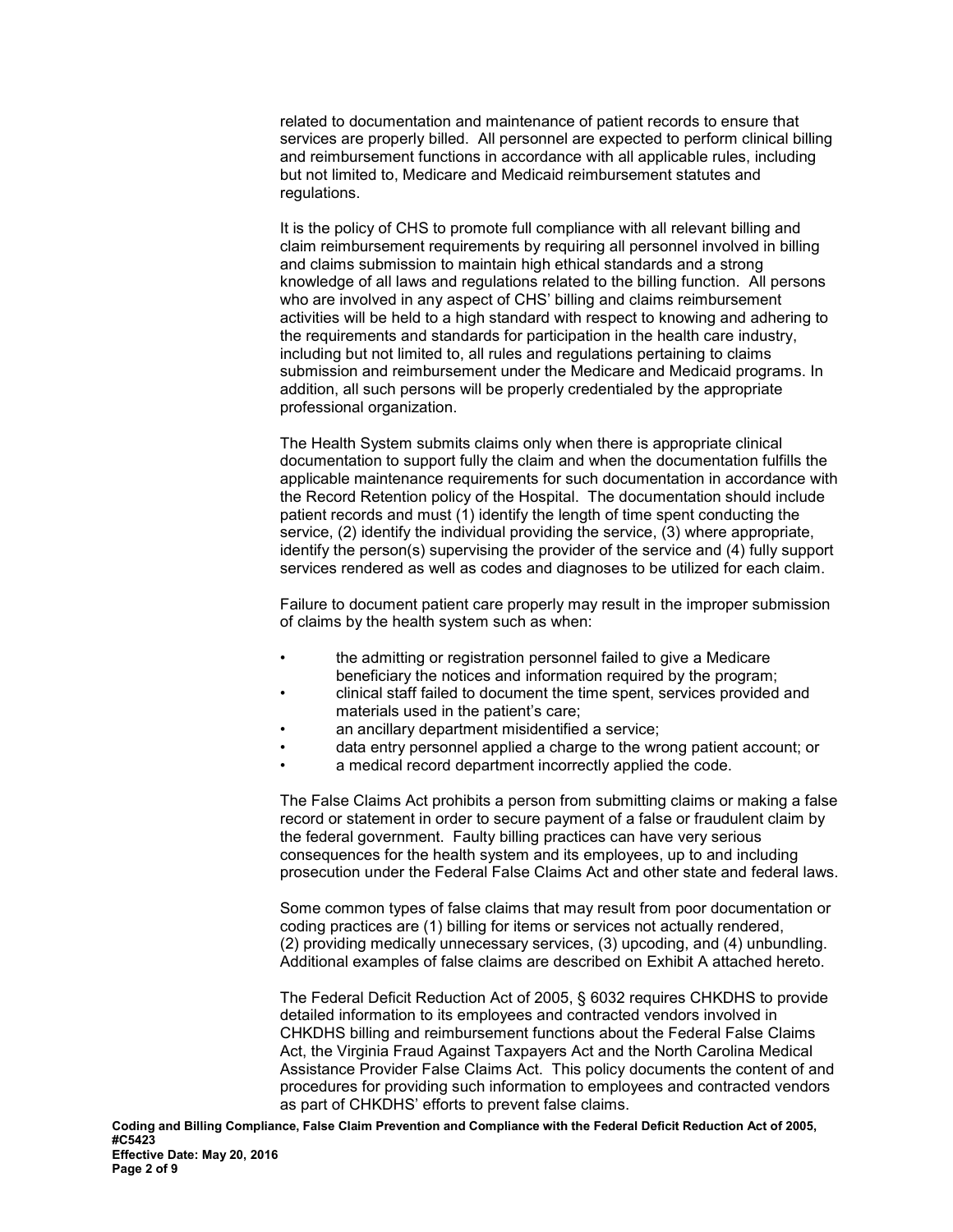**See related** *Corporate Policy #C5411, Corporate Compliance Program*, **for CHKDHS' internal policies and procedures for detecting and preventing fraud, waste, and abuse in the CHKDHS billing and reimbursement functions as required under the Federal Deficit Reduction Act of 2005.** 

### **PROCEDURE:**

- A. **Department responsibilities:** The following outlines the responsibilities of each specified area/department.
	- 1. Each Patient Care Department Director and/or designated staff should attend in-services on CPT/HCPCS coding provided by the HIM Department. Staff members new to the process are required to attend a CPT/HCPCS in-service. It is recommended that after the initial training, all appropriate staff attend in-services periodically and, as necessary, to address changes in reimbursement rules and regulations.
	- 2. All newly created charges must be assigned CPT or HCPCS codes whenever appropriate. All additions or changes to the existing billing codes associated with charges in the Charge Description Master File must be approved in writing by the Patient Care Department Director and the Director of Revenue Cycle Management or Revenue Cycle Compliance Manager.
	- 3. It is the responsibility for each Patient Care Department Director and/or designated staff to review at least annually his/her departmental CDM File to ensure that all codes are current and accurate. This process would typically begin during January and must be completed by March 15. To assist in that process, the Patient Financial Services Department will provide each department with a listing of their CDMs and the associated CPT/HCPCS codes and the most current edition of newly created, changed and deleted codes. The HIM Department will coordinate the dates of the periodic CPT/HCPCS inservices to occur during this annual review period when possible. As the need arises for training in the hospital departments during the periods between the periodic in-service programs, it will be the responsibility of the department Directors to make arrangements with the HIM Department to schedule the necessary in-service programs.
- B. The following general rules apply to any personnel involved in billing and/or claims reimbursement.
	- 1. All facility/hospital claims are processed through a bill scrubber product (MedAssets, Claims Management). Edits are updated twice a week as changes are published. All claims are subject to state, federal and payer billing guidelines and edits in this review.
	- 2. Claims submitted for the services of teaching physicians shall comply with the following:
		- a. Only services actually provided are billed.
		- b. Every physician who provides or supervises the provision of services to a patient has verified the correct documentation of the services that were rendered.
		- c. The appropriate documentation is placed in the patient records and signed by the physician who provided or supervised the services. In cases where the physician is providing evaluation and management services, a patient's medical record includes appropriate documentation of the applicable key components of the evaluation and management services provided or supervised by the physician; and the physician documents his/her presence during the key portion of any service or procedure for which payment is sought.
	- 3. Verify that all claims are submitted in accordance with the DRG and the One-Day Payment Window Rule for children's hospitals.
		- a. Identify all outpatient services that may not be billed separately from an inpatient stay occurring within the one-day period immediately preceding the date of the patient's admission to the hospital.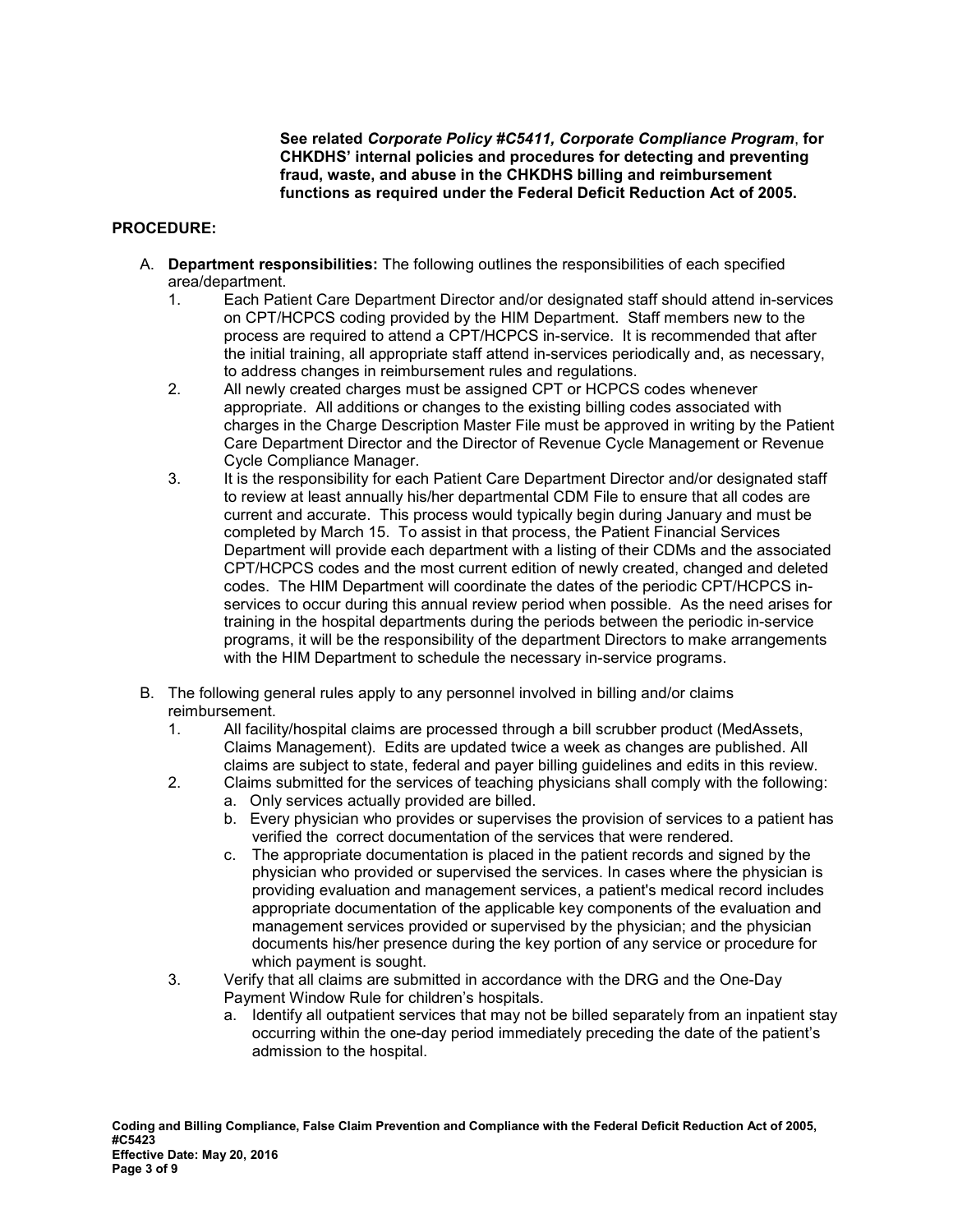- 4. Verify that claims are submitted only for services provided by CHS or "under arrangements" with other suppliers/providers.
- 5. Report patient transfers accurately. Coding/HIM is responsible for ensuring the correct discharge status.
- 6. Do not submit claims for improperly referred patients.
	- a. If CHKDHS becomes aware of any contracts or arrangements which might violate the Anti-Kickback Statute, Stark Law or other anti-referral law, the Billing Department should be advised immediately.
	- b. Patients who may have received services due to an improper referral arrangement should be identified and no claims for reimbursement from Medicare or Medicaid should be sought for the treatment of such patients.
- 7. Review current billing policies and procedures and ensure they reflect current operations and are consistent with current regulatory and payer guidance.
- 8. Refund all credit balances in a timely, accurate, and appropriate manner in accordance with applicable law and federal program requirements. See *Corporate* P*olicy #C5411, Corporate Compliance Program*, for additional requirements regarding the refunding of credit balances.
- 9. Discovery of billing errors.
	- a. If a billing error is discovered, the error should be immediately reported to the Manager of the Billing Department, hospital or physician, respectively, or the CHS Compliance Officer.
	- b. Should any such report be made to the Billing Manager, the Billing Manager must report potential billing errors to the Compliance Officer.
	- c. Appropriate steps will be taken to investigate the cause of the error and to prevent its reoccurrence.
	- d. Any identified overpayments as defined in the False Claims Act, received as a result of such billing error, will be promptly refunded to the appropriate payor (with interest, if appropriate) within the applicable required timeline.
- C. Staff should seek clarification from management regarding billing and coding practice when questions arise. If necessary, management will escalate the question, first to the respective billing department director, who may coordinate a response through Compliance Department, Legal and/or outside advisors. The inquiry and the answer obtained thereto should be properly documented in writing and made available to the appropriate billing department and the CHS Compliance Officer for retention in compliance with *Corporate Policy # C3405, Record Retention*.

## D. **Government Required Notices under the Deficit Reduction Act of 2005, § 6032.**

- 1. Initial Employee Notice. The Employee Notice attached to this policy as Exhibit B shall be posted on KDNet immediately following the effective date of this policy and a reminder shall be published for four (4) consecutive weeks following the effective date of this policy in the CHKDHS Weekly Update alerting employees of the Employee Notice posting on KDNET.
- 2. Ongoing Employee Notice. The Employee Notice information set forth in Exhibit B shall remain posted on KDNET at all times and shall be incorporated into the CHKDHS Employee Handbook which is received and signed by all employees. Additional training that addresses false claims activity will be incorporated into the existing CHKDHS computer-based training course required to be completed annually by all CHKDHS employees.
- 3. Initial Contracted Vendor Notice. Effective immediately after the effective date of this policy, the CHKDHS Legal Department will distribute the contracted vendor policy attached as Exhibit C to any existing CHKDHS contractor, subcontractor, agent of other person which or who, on behalf of CHKDHS, furnishes or otherwise authorizes the furnishing of Medicaid health care items or services, performs billing or coding functions, or is involved in monitoring of health care provided by CHKDHS.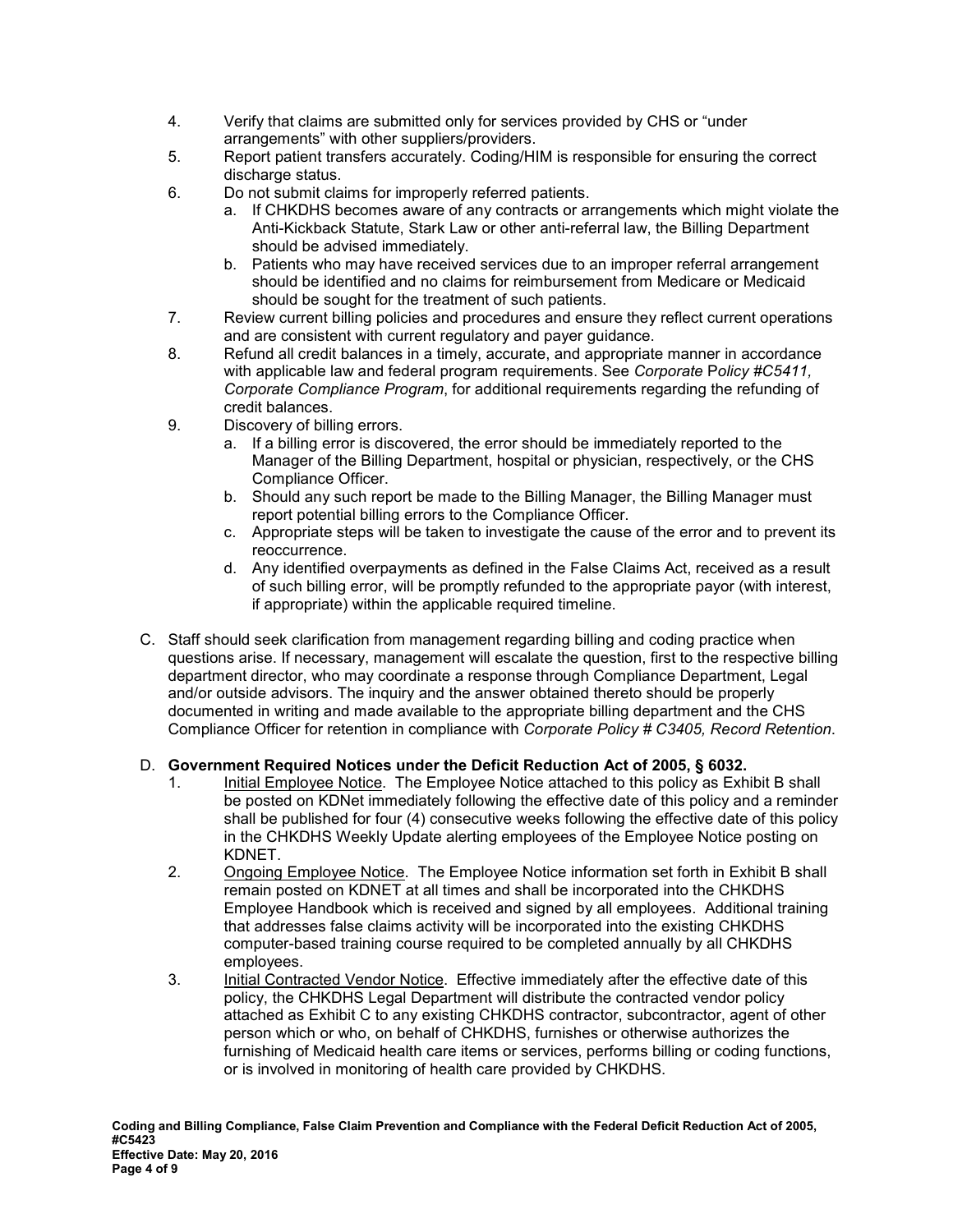4. Ongoing Contracted Vendor Notice. The CHKDHS Legal Department will incorporate appropriate language into all new contracts entered into between CHKDHS and any contractor, subcontractor, agent of other person which or who, on behalf of CHKDHS, furnishes or otherwise authorizes the furnishing of Medicaid health care items or services, performs billing or coding functions, or is involved in monitoring of health care provided by CHKDHS that addresses obligations regarding false claims activity.

All violations or suspected violations of this policy, the CHS Compliance Program, or the Conditions of Participation, must be reported in accordance with *Corporate Policy # C5411, Corporate Compliance Program*, and may require corrective action up to and including termination.

## E. **References**

- 1. If there are coding and billing questions specific to Never Events and Hospital Acquired Conditions (HACs), refer to *Hospital Policy # H5443, Never Events and Hospital Acquired Conditions (HACs).*
- 2. If there are cost report questions, refer to *Hospital Policy # H5406, Cost Report Compliance*.
- 3. If there are questions regarding any physician arrangement, refer to *Corporate Policy # C5434, Physician Arrangements and Fair Market Value*.
- 4. If there are questions regarding reporting compliance concerns, refer to *Corporate Policy # C5411, Corporate Compliance Program*.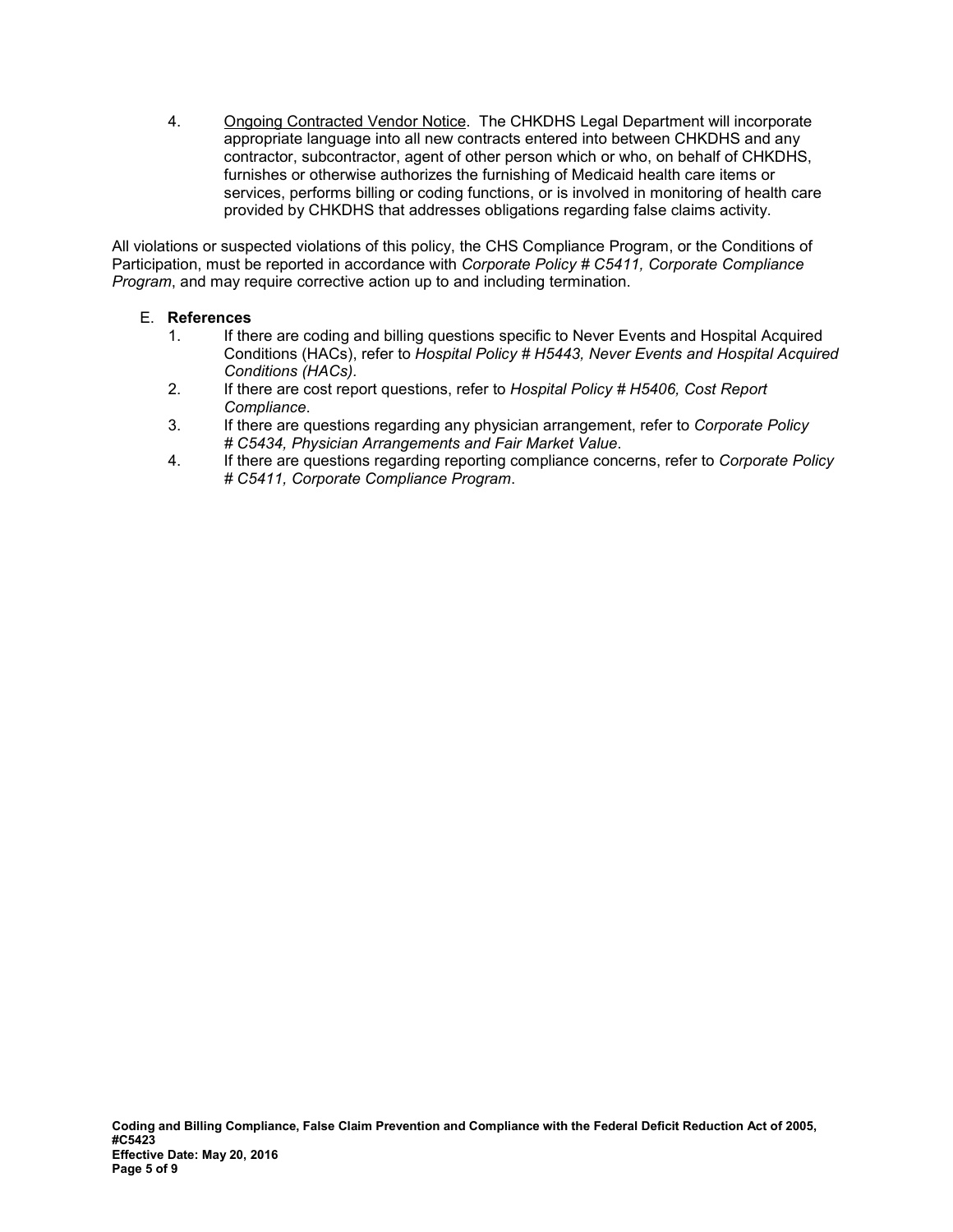## **EXHIBIT A FALSE CLAIM EXAMPLES**

Examples of false claims include, but are not limited to, the following:

- 1. Billing for Items or Services Not Actually Rendered. Billing services not actually rendered involves submitting a claim which represents that the provider performed a service, all or part of which was not really performed.
- 2. Providing Medically Unnecessary Services. A claim requesting payment for medically unnecessary services intentionally seeks reimbursement for a service that is not warranted by the patient's current and documented medical condition.
- 3. Upcoding. Upcoding is the term for the practice of billing Medicare or Medicaid using a billing code which provides a higher payment rate than the billing code intended to be used for that item or service.
- 4. Diagnosis Related Group (DRG) Creep. DRG creep is the practice of billing Medicare or Medicaid using a DRG code that provides a higher payment rate than the DRG code intended to be used for that item or service. For example, the government has instituted a nationwide investigation called the Pneumonia DRG Upcoding Project to identify hospitals that falsify the diagnosis related group on claims from viral to bacteria pneumonia.
- 5. Waiver of Coinsurance and Deductibles. In addition to qualifying as a false claim, waiving coinsurance, copayments or deductibles may also be unlawful because the practice may result in violations of the anti-kickback statute and excessive utilization of items and services paid for by federal programs like Medicare and Medicaid.
- 6. Unbundling. Unbundling is the practice by which providers submit bills "piecemeal" to maximize reimbursement rather than submitting the procedure or product as a whole at a lower rate. For example, a hospital that unbundles blood chemistry tests when using automated equipment and then bills for each analysis separately, or bills for an automated test in addition to several of the analyses separately.
- 7. Fragmentation. Fragmentation is the practice of billing separately for services in cases where global billing is available, but would result in a lower payment rate.
- 8. Filing False Costs Reports. Falsified cost reports may result from a number of erroneous cost reporting practices including:
	- Incorrectly apportioning costs on costs reports;
	- Including costs of non-covered services, supplies or equipment in allowable costs;
	- Billing Medicare for costs not incurred or that were attributable to non-program activities, other enterprises or personal expenses;
	- Repeatedly including unallowable cost items on a provider's cost report except for purposes of establishing a basis for appeal;
	- Manipulating statistics to obtain additional payments such as increasing the square footage in the outpatient areas to maximize payments;
	- Claiming bad debts without first genuinely attempting to collect payment;
	- Paying owners or administrators amounts that have been determined to be excessive in prior cost report settlements;
	- Depreciating assets that have been fully depreciated or sold;
	- Utilizing depreciation methods not approved by Medicare;

**Coding and Billing Compliance, False Claim Prevention and Compliance with the Federal Deficit Reduction Act of 2005, #C5423 Effective Date: May 20, 2016**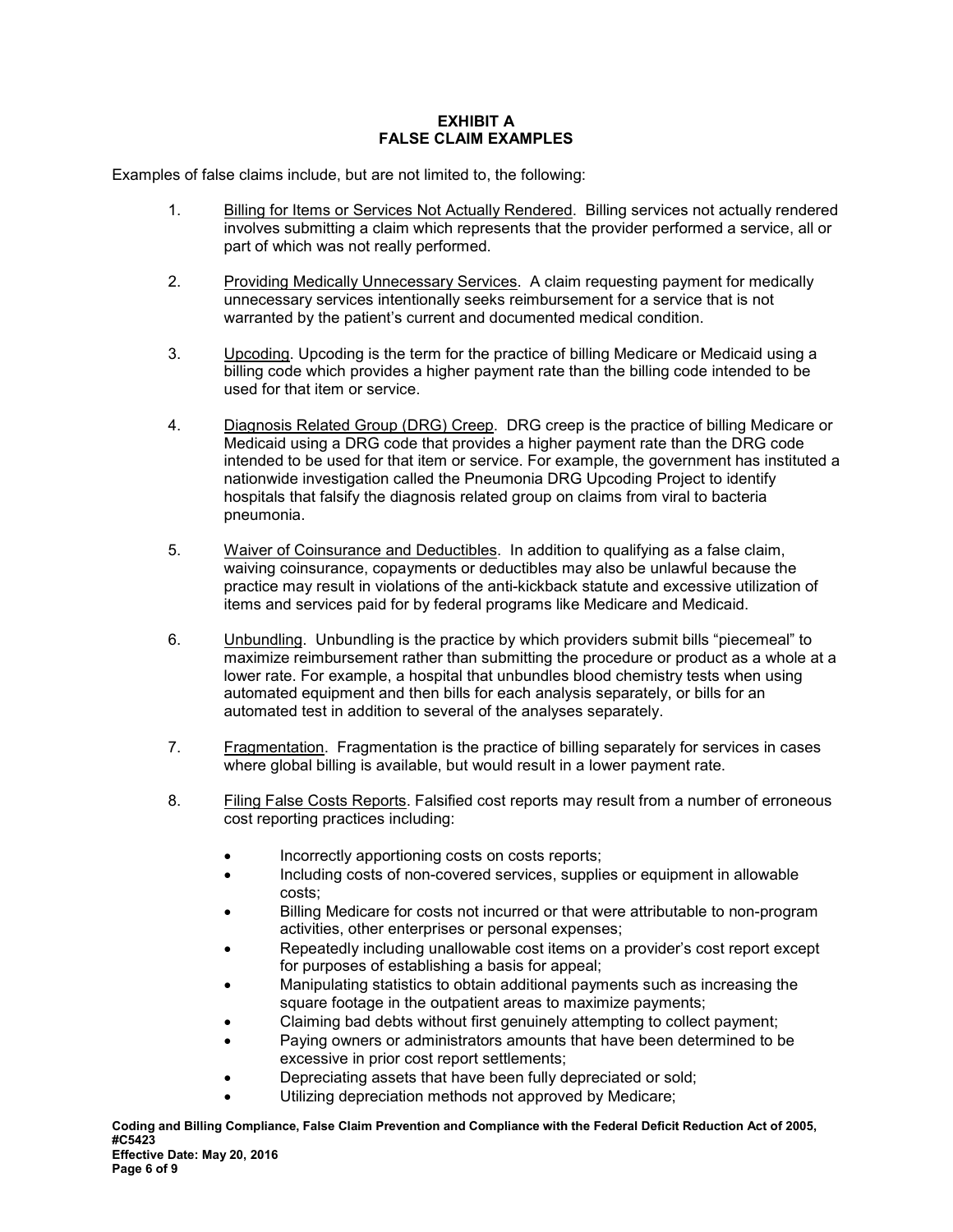- Listing interest expense for loans that have been repaid for an offset of interest income against the interest expense; and
- Improperly allocating costs to related organizations that have been determined to be improper.
- 9. Payments to Teaching Hospitals. Liability may arise when a hospital falsely indicates that a teaching physician supervised a service or attended a procedure. The rule provides that in order for the facility to bill for Medicare services provided by residents and interns, the clinical faculty member must be physically present with the resident either during the key portion or all critical portions of the medical services provided.
- 10. DRG Payment Window. This Medicare rule requires that Medicare payment include all of a hospital's "operating costs of inpatient hospital services" which have been defined as incorporating all operating costs and ancillary services operating costs, including all outpatient services provided to a patient by a children's hospital (or an entity wholly owned or operated by the hospital) during one (1) calendar day immediately preceding the patient's admission to the hospital.

Problems with the DRG Payment Window rule arise when claims are submitted to Medicare for payment of outpatient services which occurred during the immediate one (1) calendar day period preceding the date of the patient's admission to a hospital when those services were related to the inpatient admission.

- 11. Billing for Services Inconsistent with the Requirements that Hospital Services Were Furnished Directly or "Under Arrangements". No payment is to be made under Medicare (under either Part A or Part B) for any services provided by a hospital that are not furnished to hospital patients directly or "under arrangements."
- 12. Duplicate Billing. Duplicate billing occurs when the hospital submits more than one claim for the same service or the bill is submitted to more than one primary payor at the same time. Although duplicate billing can occur due to simple error, systematic or repeated double billing may result in false claim liability, particularly if any overpayment is not promptly refunded.
- 13. Erroneously Billing for Transfer Patients. Virginia Medicaid regulations include special payment rules for patients discharged from one inpatient setting to another inpatient setting. Instead of paying the transferring hospital a full DRG payment amount, if a patient is transferred to another inpatient setting within five (5) days with the same or similar diagnosis, Virginia Medicaid pays the transferring hospital a per diem payment amount. Hospitals must report accurate discharge status codes on claims so that they are paid correctly.
- 14. Failure to Refund Credit Balances. Hospitals are required to make refunds of any credit balances on patient accounts.
- 15. Return of Identified Overpayments. In accordance with Section 6402 of the Patient Protection and Affordable Care Act (the Health Reform Bill), providers have only 60 days to report identified overpayments to the applicable public payer (Medicare, Medicaid, Tricare). A provider has identified an overpayment when the provider has determined that an overpayment exists and has quantified the amount of the overpayment. Providers must act with reasonable diligence to investigate potential overpayments. If the provider fails to use reasonable diligence to investigate potential overpayments and does not meet the 60 day repayment deadline, the failure to report and repay may constitute a violation of the civil False Claims Act and result in monetary penalties. CHS shall report and refund all identified overpayments to public payers in compliance with applicable law.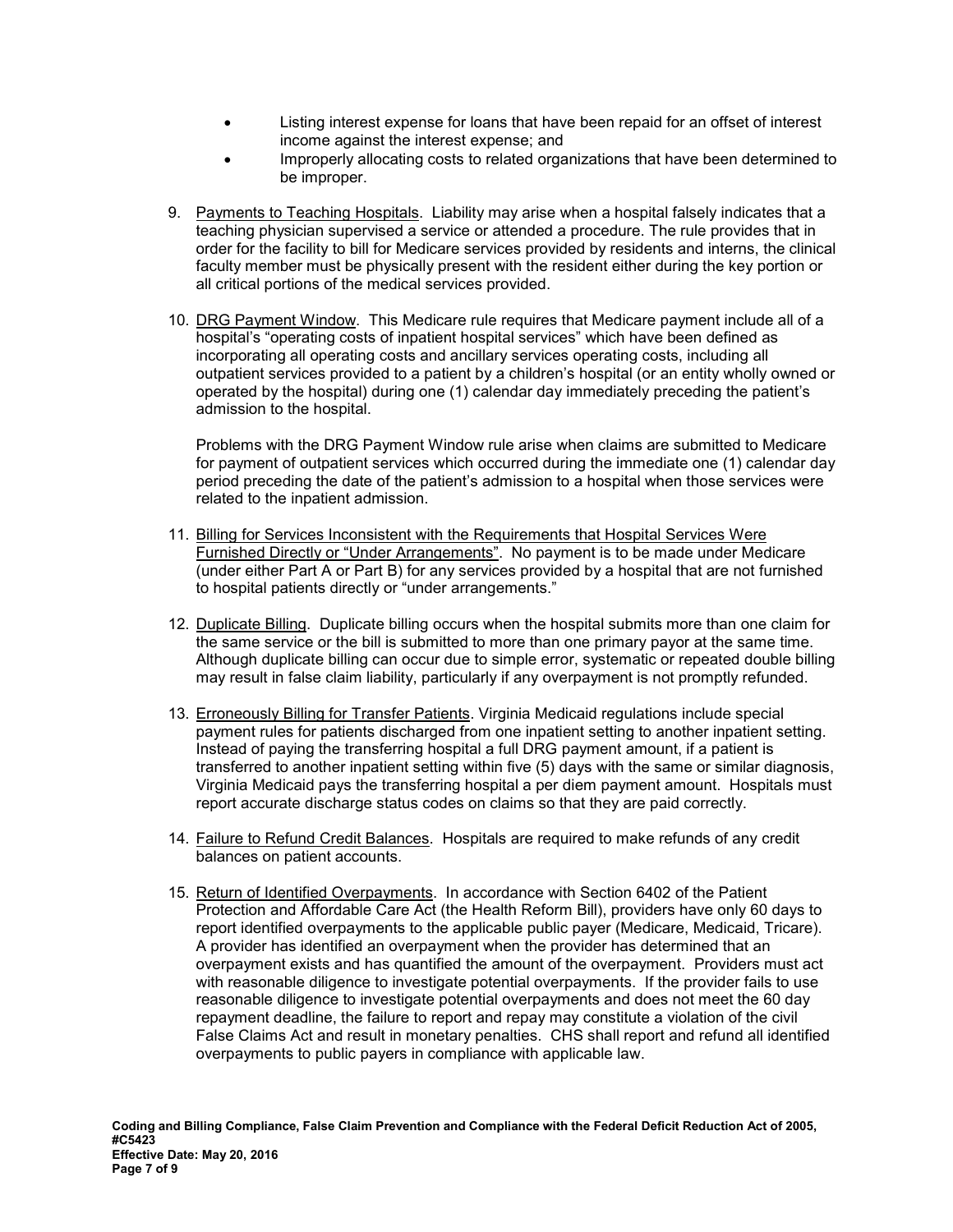### **EXHIBIT B – Employee Notice for Compliance with Deficit Reduction Act of 2005 EMPLOYEE NOTICE - COMPLIANCE WITH FALSE CLAIMS LAWS**

CHKDHS prohibits all forms of false claims activity. The federal False Claims Act, the Virginia Fraud Against Taxpayers Act and the North Carolina Medical Assistance Provider False Claims Act also prohibit this illegal conduct and protect employees who report false claims. CHKDHS expects and requires the cooperation and assistance of all its employees and contracted vendors to protect against false claims activity.

All employees are responsible for adhering to CHKDHS' *Corporate Policy #C5411, Corporate Compliance Program*. An employee who believes that false claims activity has occurred shall immediately report all relevant information about the conduct to his or her immediate supervisor. If the employee believes the supervisor is involved with or otherwise has knowledge of the suspected fraudulent activity, the employee must immediately report the information to the next level supervisor or the CHKDHS Compliance Officer or utilize the Corporate Compliance Hotline by calling **1-877-373-0128**.

To maintain the confidential nature of any report, employees should not discuss any suspicion or knowledge of a false claim with other employees other than his or her immediate supervisor or the person to whom the report was made (unless directed by a member of management or the Compliance Officer). Upon notification of false claims allegations, the informed supervisor shall immediately contact his or her supervisor or a member of management or the Compliance Officer.

CHKDHS will conduct a thorough investigation and will confer with the reporting employee as appropriate. If the investigation reveals that the employee's report of suspected false claims is valid, CHKDHS will take prompt responsive action to stop the activity/conduct and to prevent its recurrence. CHKDHS will advise the reporting employee of the outcome of its investigation as well as the actions taken to address the concerns. CHKDHS will also report any such activities to regulators, as appropriate.

## **The Federal False Claims Act**

This law prohibits any false claim to the Government or to a government contractor, grantee or other recipient of government funding. Some examples of false claims are billing for medically unnecessary services, billing for unsubstantiated services, billing for services not provided, and failing to return credits for overpayments. This law imposes significant civil, criminal and administrative penalties against the violator. The government is required to investigate allegations of false claims and may file civil suits for such claims. A private individual (known as a "qui tam plaintiff" or "whistleblower") also has the right to file a suit in such instances. There are time limits for filing such suits. CHKDHS' policy and this law prohibit any retaliatory action such as discharge, demotion, or suspension against an employee because of his or her involvement in a false claim disclosure and investigation. If such action occurs, the employee is entitled to bring an action in court against the employer.

### **Virginia Fraud Against Taxpayers Act and North Carolina Medical Assistance Provider False Claims Act**

Both these laws prohibit fraud in state programs, purchases, or contracts. These laws prohibit false claims made to the Commonwealth of Virginia and its agencies and to the North Carolina Medical Assistance Program. Examples of actions that violate these laws include submitting a false claim for payment to the state Medicaid program or making or using a false record to get a false claim paid. Like the federal False Claims Act, these state laws impose significant civil and criminal penalties against a person filing a false claim and prohibit retaliation against an employee because of his or her involvement in a false claim disclosure and investigation. The Virginia law, like the federal False Claims Act, permits a private individual as well as the government to file suit for such claims.

## **Summary**

CHKDHS is dedicated to enforcing the requirements of these laws. As an employee, you have the right to address your problems or concerns to your supervisor, the Compliance Officer and/or to other officers of CHKDHS, without fear of retaliation. If you feel that you have been retaliated against as a result of a report of suspected Medicaid fraud, waste or abuse, you should immediately advise the Compliance Officer or call the Corporate Compliance Hotline at **1-877-373-0128** so that appropriate action promptly can be taken.

**Coding and Billing Compliance, False Claim Prevention and Compliance with the Federal Deficit Reduction Act of 2005, #C5423 Effective Date: May 20, 2016 Page 8 of 9**